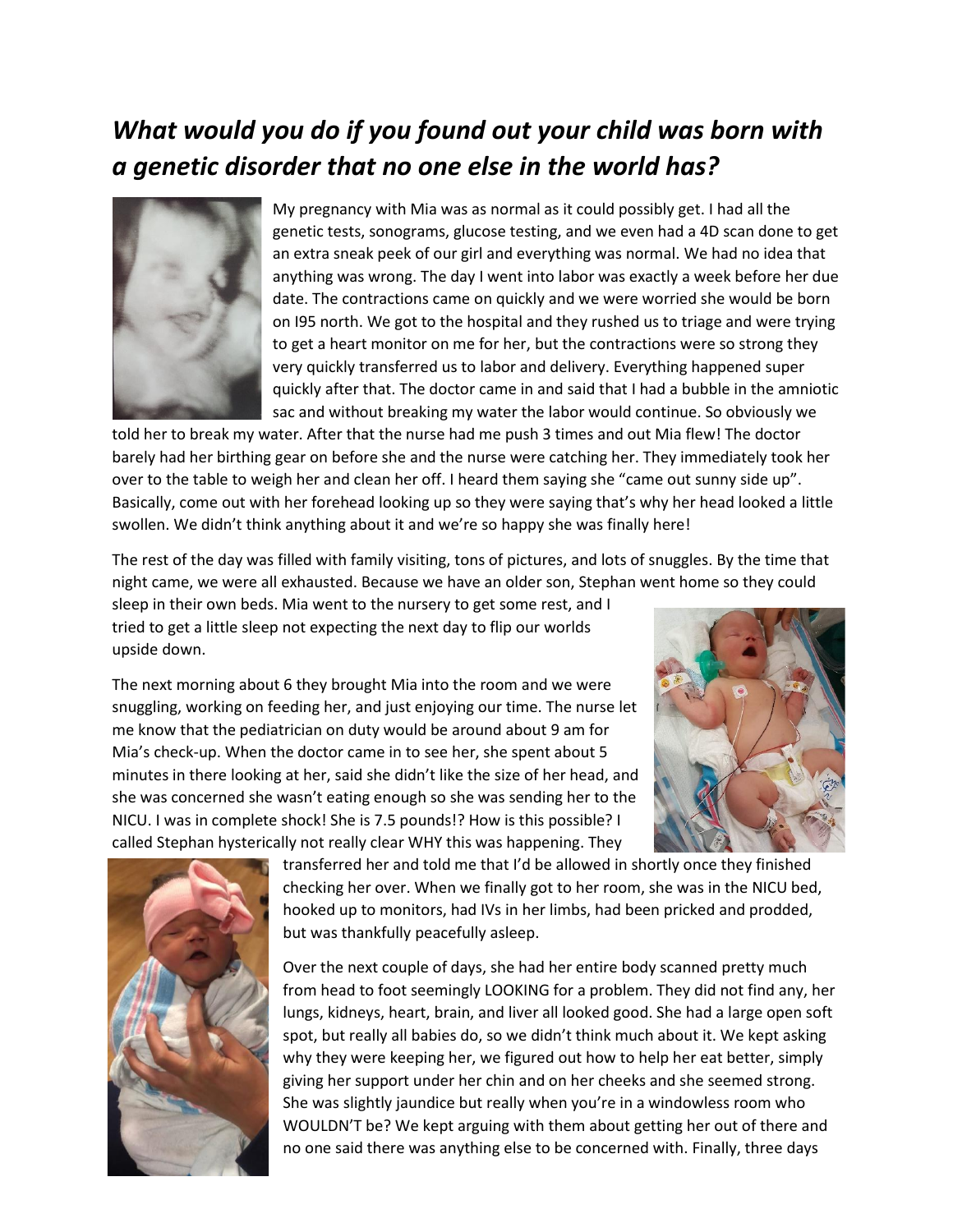after she was born a genetic counselor came in to talk to us. Why does a genetic counselor want to talk to us?

When they came in, they sat down with me and said that they were concerned that Mia may have some sort of genetic disorder. They said that some of her symptoms made them think something was wrong. I couldn't understand what they meant, what symptoms? She's healthy, happy, she's eating more now, what could be wrong? They said things like her large soft spot, her large forehead, her trouble eating, her spitting up, her high palate, nystagmus, and various other smaller things that we didn't even notice. When we tried to ask what disorder, they thought she had they said they don't like to speculate on these things before knowing but they were thinking it could be something called Zellweger Syndrome. They took her blood and sent it off to the lab to be tested and told us they'd receive the results back in a few days. So, like any other parent who's been told this about their child we went and started researching everything we could about that. Everything we found was super scary and so much of it didn't seem like it was what our girl had.



She was finally released from the hospital 5 days after being born and even though we were super nervous about the unknown we were so happy to finally all be home together. Two days after that we received the results we had been waiting for. She did NOT have Zellweger syndrome. Ok, awesome, so what DOES she have? "A Chromosome 14q22.3q23.1 deletion.". Ok, so that doesn't sound too bad, what does that mean? "Well, we aren't entirely sure because she is the only person who we can find with this specific deletion.". After not comprehending what they were telling us it boils down to this; she is missing 29 genes on this specific "arm" of her genetic makeup. Unfortunately, they only know what 18 of those genes do, leaving 11 that we have no idea what will be affected. Neither Stephan nor I have this so they said this is "one of those things that just happen".

They have continued to follow Mia, checking in with us every so often but unfortunately do not have any new information for us.

For the first six months of her life, we slept with her in between us in our bed in a wedge that kept her upright because she started throwing up hours after eating and we were concerned she would choke in her sleep. We saw several different gastroenterologists to try and get this under control and with medicine, lots of patience, and lots of changes of clothes (for all of us) she was finally able to not choke. This did not mean she didn't have these issues anymore (she still does to this day but not as severe thankfully) but it did mean the threat of aspirating on it was low. We almost made the decision for her to have a Nissen fundoplication (a major surgery that would have changed her life even more), and thankfully we decided against that.